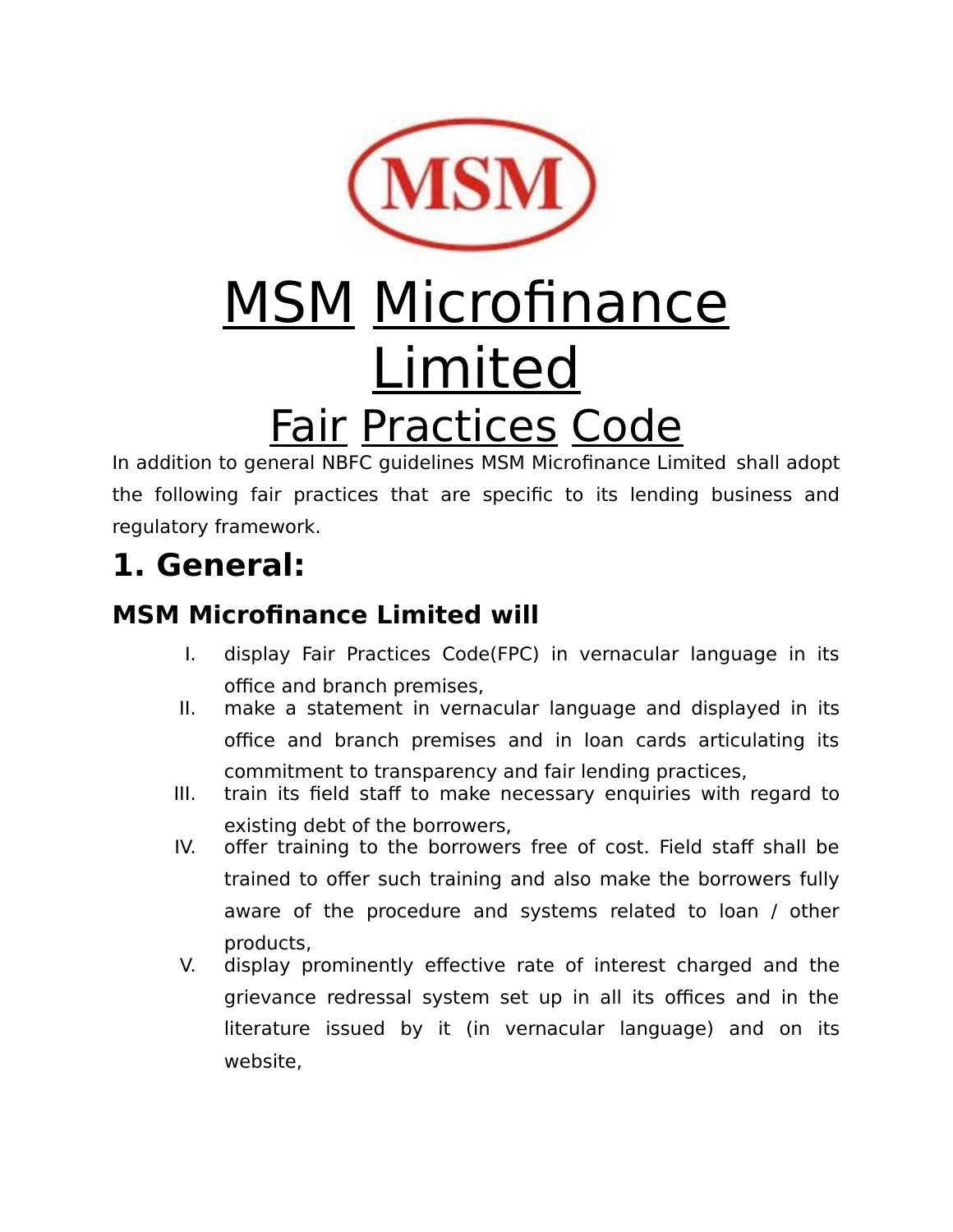- VI. make declaration that company will be accountable for preventing inappropriate staff behavior and timely grievance redressal shall be made in the loan card/agreement and also in the FPC displayed in its office/branch premises,
- VII. comply with KYC Guidelines of RBI time to time. Due diligence shall be carried out to ensure the repayment capacity of the borrowers,
- VIII. do all sanctions and disbursement of loans should be done only at a central location (Branches) and more than one individual will be involved in this function (as specified in the NBFC-MFIs (Reserve Bank) Directions, 2011). In addition, there will be close supervision of the disbursement function,
- IX. take adequate steps to ensure that the procedure for application of loan is not cumbersome and loan disbursements are done as per pre-determined time structure.

## **2. Disclosure in Loan agreement/Loan card:**

- I. MSM will have a Board approved, standard form of loan agreement. The loan agreement will be in vernacular language.
- II. MSM will disclose the following in the loan agreement:
	- a. all the terms and conditions of the loan,
	- b. that the pricing of the loan involves only three components viz; the interest charge, the processing charge and the insurance premium (which includes the administrative charges in respect thereof),
	- c. that there will be no penalty charged on delayed payment,
	- d. that no Security Deposit / Margin is being collected from the borrower,
	- e. that the borrower cannot be a member of more than one SHG / JLG,
	- f. the moratorium period between the grant of the loan and the due date of the repayment of the first installment(as guided by the NBFC-MFIs(Reserve Bank) Directions, 2011),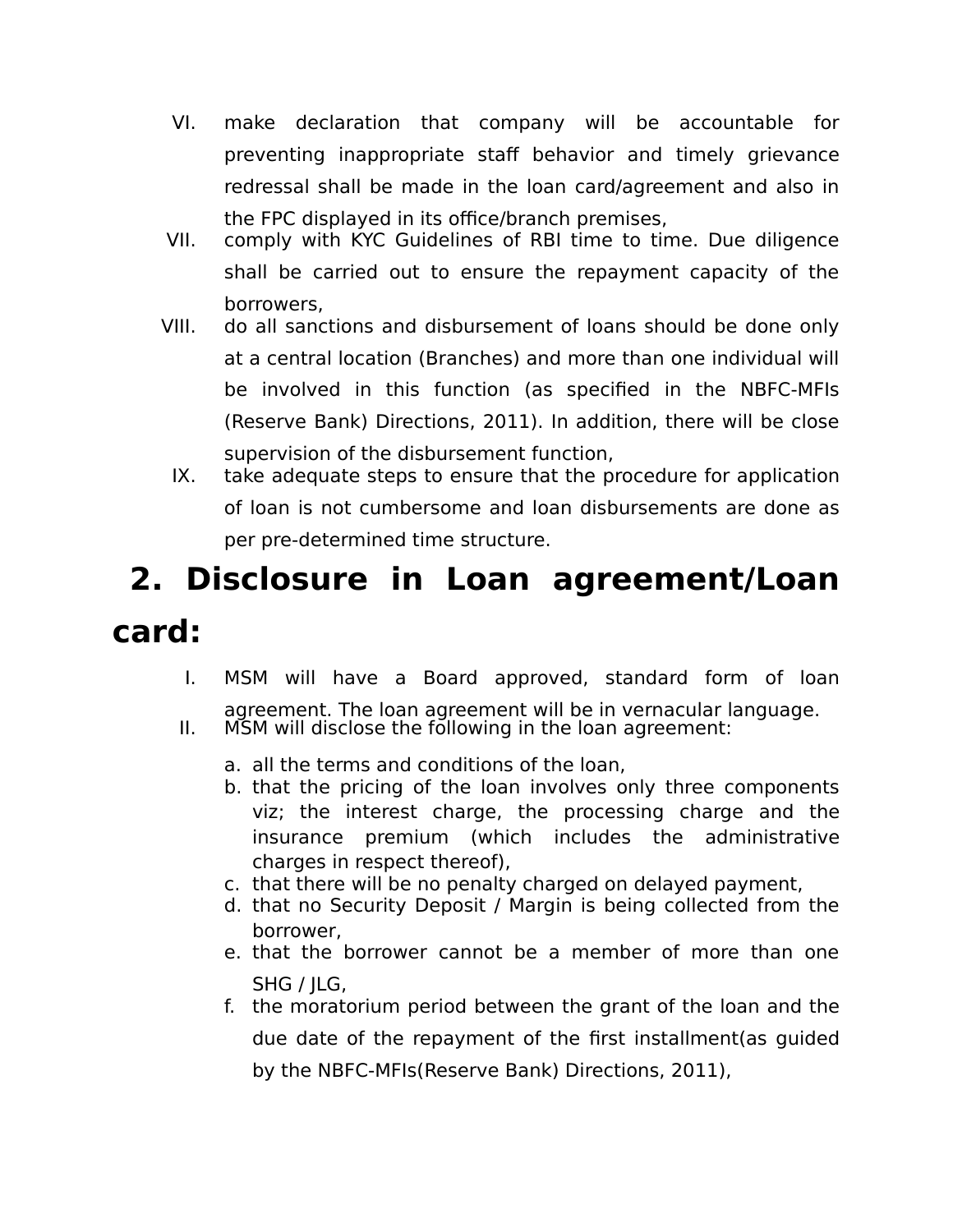- g. an assurance that the privacy of borrower data will be respected.
- III. The loan card will reflect the following details as specified in the Non-Banking Financial Company - Micro Finance Institutions (Reserve Bank) Directions, 2011:
	- a. the effective rate of interest charged,
	- b. all other terms and conditions attached to the loan,
	- c. information which adequately identifies the borrower and acknowledgements by the NBFC-MFI of all repayments including installments received and the final discharge,
	- d. The loan card should prominently mention the grievance redressal system set up by the MFI and also the name and contact number of the nodal officer MR.Zabilluah,
	- e. Non-credit products issued shall be with full consent of the borrowers and fee structure shall be communicated in the loan card itself,
	- f. All entries in the Loan Card should be in the vernacular language.

#### **3. Non – Coercive Methods of Recovery:**

As specified in the NBFC-MFIs (Reserve Bank) Directions, 2011, MSM will make recovery only at a central designated place. Field staff will make recovery at the place of residence or work of the borrower only if borrower fails to appear at central designated place on two or more successive occasions.

MSM Microfinance Limited has Board approved policy in place with regard to Code of Conduct by field staff and systems for their recruitment, training and supervision. The Code lays down minimum qualifications necessary for the field staff and has necessary training tools to deal with the customers. Training to field staff shall include programs to inculcate appropriate behavior towards borrowers without adopting any abusive or coercive debt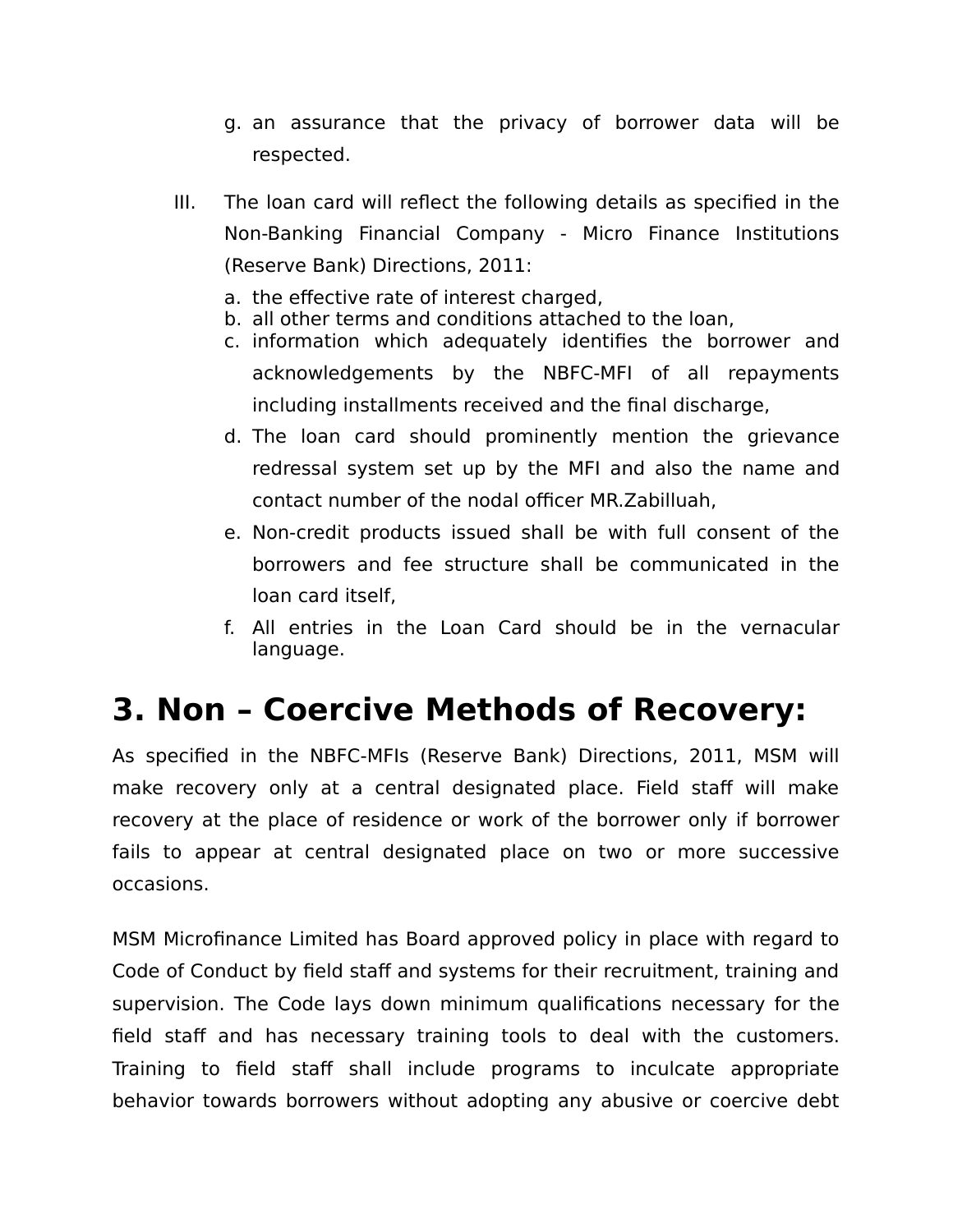collection / recovery practices. A compensation method for staff should have more emphasis on areas of service and borrower satisfaction than merely the number of loans mobilized and the rate of recovery. Penalties will be imposed on cases of non-compliance by field staff with the Code of conduct. Only employees and not out sourced recovery agents will be used for recovery in sensitive areas.

### **4. Internal control system:**

MSM Microfinance has assigned the responsibility for compliance to the internal audit team headed by Internal audit manager. The reports and compliance thereon is placed to the audit committee on a quarterly basis.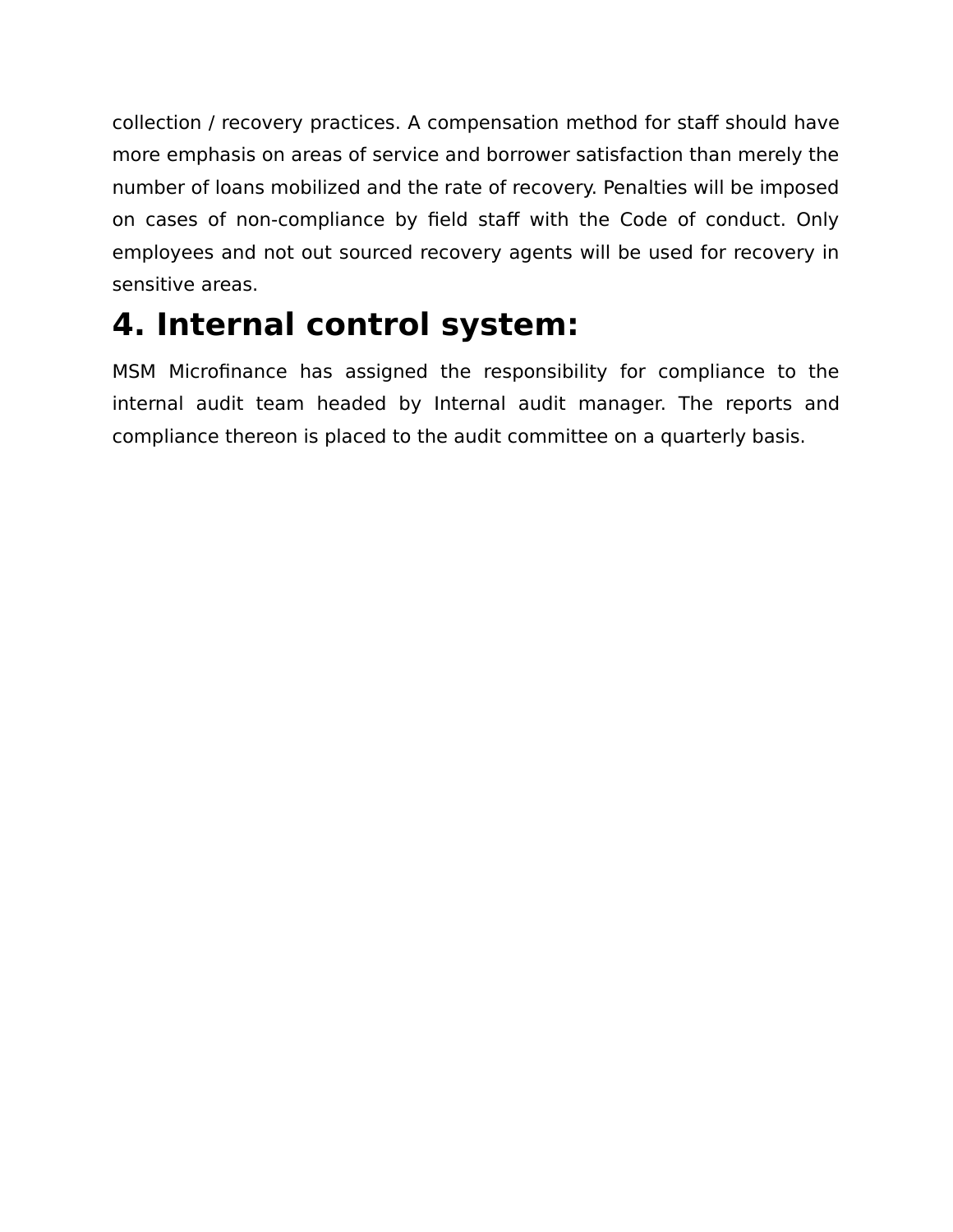

#### **எம்எஸ்எம் மைகிர ோப்பினன்ஸ் லிைிட்டெட் நியோயைோன நெத்மை விைி**

எம்எஸ்எம் மைகிரோப்பினன்ஸ் லிமிட்டெட் நிறுவனமானது வாடிக்கையாளர்கள் விஷயத்தில் நியாயமாகவும் வெளிப்படையாகவும் இருப்பது என்ற தத்துவத்மத பின்பற்றுகிறது. நிறுவனத்தின் எல்லோ வணிகச் செல்யல்களும் இந்தத் தத்துவத்தின் மூலம் வழிநடத்தப்படுகின்றன. மேலும் அவை நிறுவனத்தை மிகவும் விரும்பப்படுகின்ற சேவை வழங்குநராக ைோற்றுவமதக் குறிக்ரகோளோகவும் டகோண்டுள்ளன. களப் பணியோளர்கமள வாடிக்கையாளர்களுக்குச் சேவை செய்வதற்கு அனுப்பும் முன்பாக, அவர்களுக்குக் கடுமையான பயிற்சியும் சான்றிகம் செயல்முறையும் அளிக்கப்படுகின்றன. ஏற்கனவே பணியில் இருப்பவர்கள் ஆறு மாதங்களுக்கு ஒரு முறை சான்றளிப்பு பயற்சியில் பங்கு பெறுவார்கள்.

#### **வோடிக்மகயோளர்கமளக் குறித்து நிறுவனத்ைின் வோடிக்மகயோளர் சோர்போன ரசமவகள் பின்வருைோறு:**

1. வோடிக்மகயோளர் எல்லோ விதத்திலும் நியோயைோகவும் ைரியோமதயோகவும் நெத்தப்படுவோர்.

2. வடிக்கையாளர்களுடனான விவகாரங்கள் வெளிப்படைத்தன்மையுடன் அறடநறி முமறயிலும் இருக்கும்.

3. கடன் விண்ணப்பபடிவம் இலவசமானது அதற்கு எந்த கட்டணமும் விதிப்பதில்லை.

4. எம்எஸ்எம்ல் கடன் பெறுவதற்காக பணியாளர் அல்லது வேறு எவருக்கும் எவ்வித கமிஷனும் அளிக்கக் கேவையில்லை.